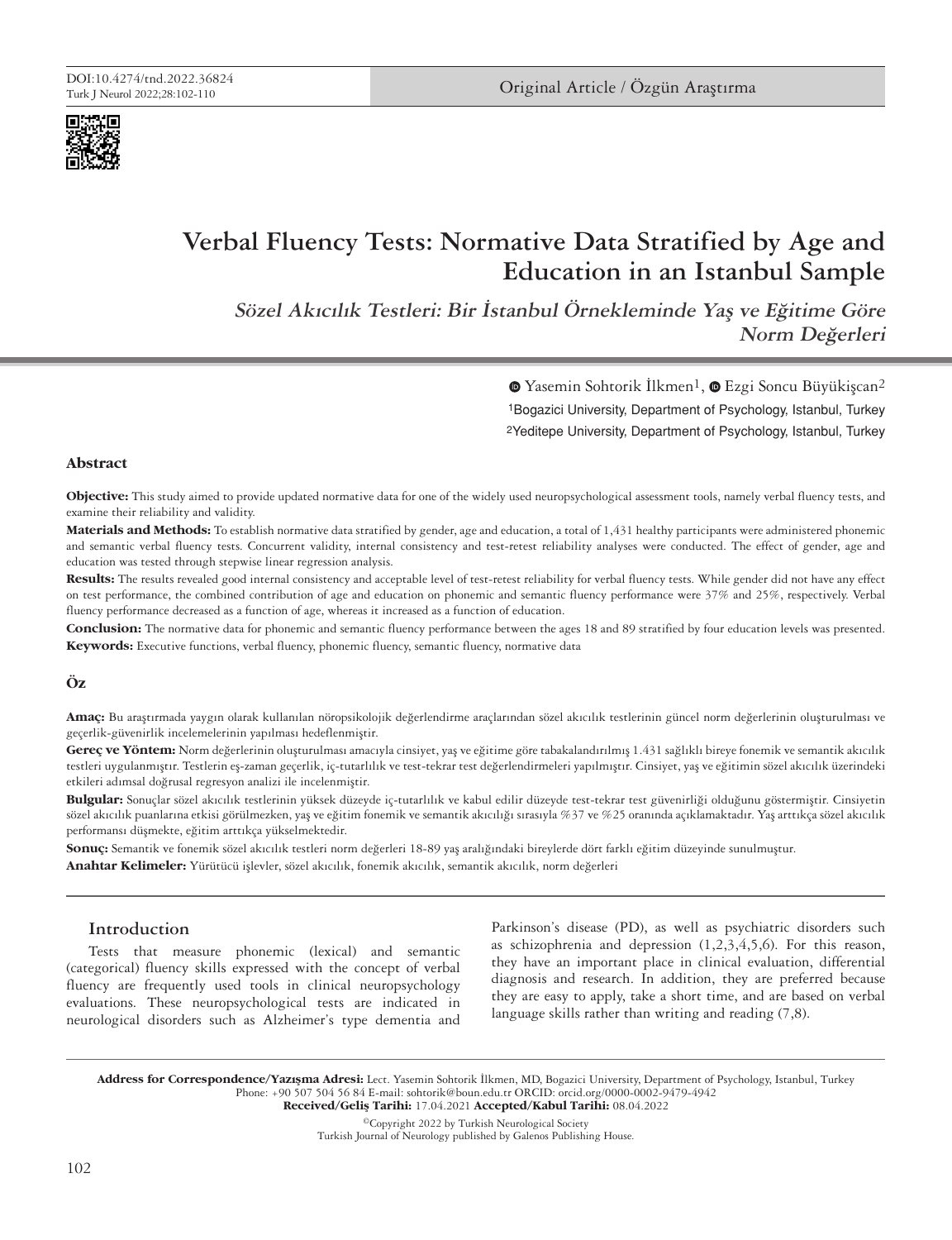Tools used to measure phonemic fluency require words that begin with a letter of the alphabet to be spoken within the given time. In English-speaking countries, these letters are F, A, and S, and in our country, they are K, A, and S (7,9,10). The letter sets used in the verbal fluency tests are chosen according to the frequency of the words starting with these letters in that language. Namely, a path from easy to difficult is followed, with more words starting with the first letter in the set, fewer words starting with the second letter, and fewer words starting with the third letter than the other two (7). Since there were not many words starting with the letter F in Turkish, the letter K was chosen instead of F in the Turkish adaptation study, and the letters A and S were left as they were (10). While measuring semantic fluency, all words that come to mind from a category are asked to be said within the given time limits. The most used categories are animals and the things that can be bought in a supermarket (11).

The verbal fluency tests basically evaluate executive functions and verbal skills (1,12). Semantic fluency is more affected by verbal skills (12). However, in a more recent study, it was found that both verbal fluency tests were mainly based on language skills rather than executive functions, and especially on language processing (13). In a longitudinal study with twins, factor analysis was performed using a total of 6 verbal fluency tests (F, A, S for phonemic fluency; categories of animal names, male names, and consecutive categories of fruit/furniture names for semantic fluency) (14). As a result, a general fluency factor, and a factor explaining only semantic fluency were found. Those researchers suggested that this general factor could be explained by vocabulary from verbal skills, and by updating and inhibiting from executive functions. In addition, it has been argued that the factor representing semantic fluency can be explained by the access speed of episodic memory or lexicon [memory store that includes all information about words (e.g., phonological representations of words, spelling and articulation, grammatical structures and meanings)] (15). The finding that verbal fluency tests evaluate different cognitive skills in addition to the common skills they measure gains importance in clinical diagnosis and research.

Both neuropsychological studies and neuroimaging studies indicate that phonemic and semantic fluency tests are partially related to different brain regions and show susceptibility to different brain injuries. In general, verbal fluency tests are among the functions of both left frontal and temporal brain regions, but it has been found that phonemic fluency is predominantly sensitive to frontal region functions and that semantic fluency is predominantly sensitive to temporal region functions (1,16,17). In a more recent study, it was found that the basal ganglia were activated in both verbal fluency performances, while the superior temporal lobe was more dominantly activated during phonemic fluency, while the medial temporal regions were activated during semantic fluency (18). When clinical studies are examined, it has been determined that lesions in the frontal brain regions impair phonetic fluency performance, while damages in the left temporal region affect semantic fluency negatively (19).

When neurological diseases are examined, it has been revealed that semantic fluency is impaired prior and more, especially in dementia syndromes associated with Alzheimer's disease (AD) (6). Disturbances in semantic fluency can be distinctive even in mild cognitive impairment seen in the early stages of AD, therefore it is important in early diagnosis (20). It has also been argued that the differences between phonemic and semantic fluency performances are helpful in diagnosing patients with AD who have not yet shown clinical symptoms (8). In a longitudinal study, semantic fluency performance was found to be effective in determining PD that would develop 3.5 years later, but the same result was not found for phonemic fluency (3). On the other hand, it was determined that phonemic fluency performance was impaired in patients with Huntington's disease, even without clinical symptoms (21). In another study, semantic fluency was able to distinguish between a group with a very high risk of psychosis and a non-psychotic group (22). It has been shown that perseverations (repeated words by the participant) in verbal fluency tests can also help in diagnosis, and that perseverations seen in individuals without clinical diagnosis in the semantic fluency test (animal category) determine the cognitive impairments that will occur later (23). These findings support the necessity of calculating separate scores and determining norm values for both phonemic and semantic fluency test performances.

Öktem translated the verbal fluency tests, which were widely used in our country, into Turkish, and Tumaç (10) conducted the study that created the first norm values. These norms were obtained from 180 healthy individuals participating in the study and were stratified according to three age strata (15-28, 32-45 and 50-75) and three education levels (low education group: Literate, primary school graduate and secondary school dropout; secondary education group: Secondary school, high school and associate degree graduates; higher education group: Undergraduate and postgraduate education).

This study aimed to determine the verbal fluency performance of healthy individuals between the ages of 18-89 living in Istanbul with different education levels, based on the necessity of renewing the norm values over time and determining them according to narrower age and education levels over a larger sample. In both international and national studies, it was found that age and education significantly affected both phonemic and semantic fluency performance (10,24,25). In order to interpret the different performance levels between age and education groups in a meaningful way, it is necessary to compare the test results with the norms obtained from healthy individuals. Evaluation of neuropsychological impairement can be made on the basis of both norms and the individual's previous performance (7). It is known that performance in executive functions decreases with aging (26). In order to distinguish the neurological effects of normal aging from abnormal skill loss, norm values obtained from appropriate age groups are needed (7). Based on this, it was aimed to stratify the performances of participants from different age groups according to their education level. This study also aimed to determine the test-retest reliability and internal consistency of verbal fluency tests.

# **Materials and Methods**

#### **Sample**

Yeditepe University Ethics Committee approval was obtained before starting the study (number: 75078252-050.01-0494). All volunteers gave signed consent to participate in the study. The data presented here are part of an extensive neuropsychological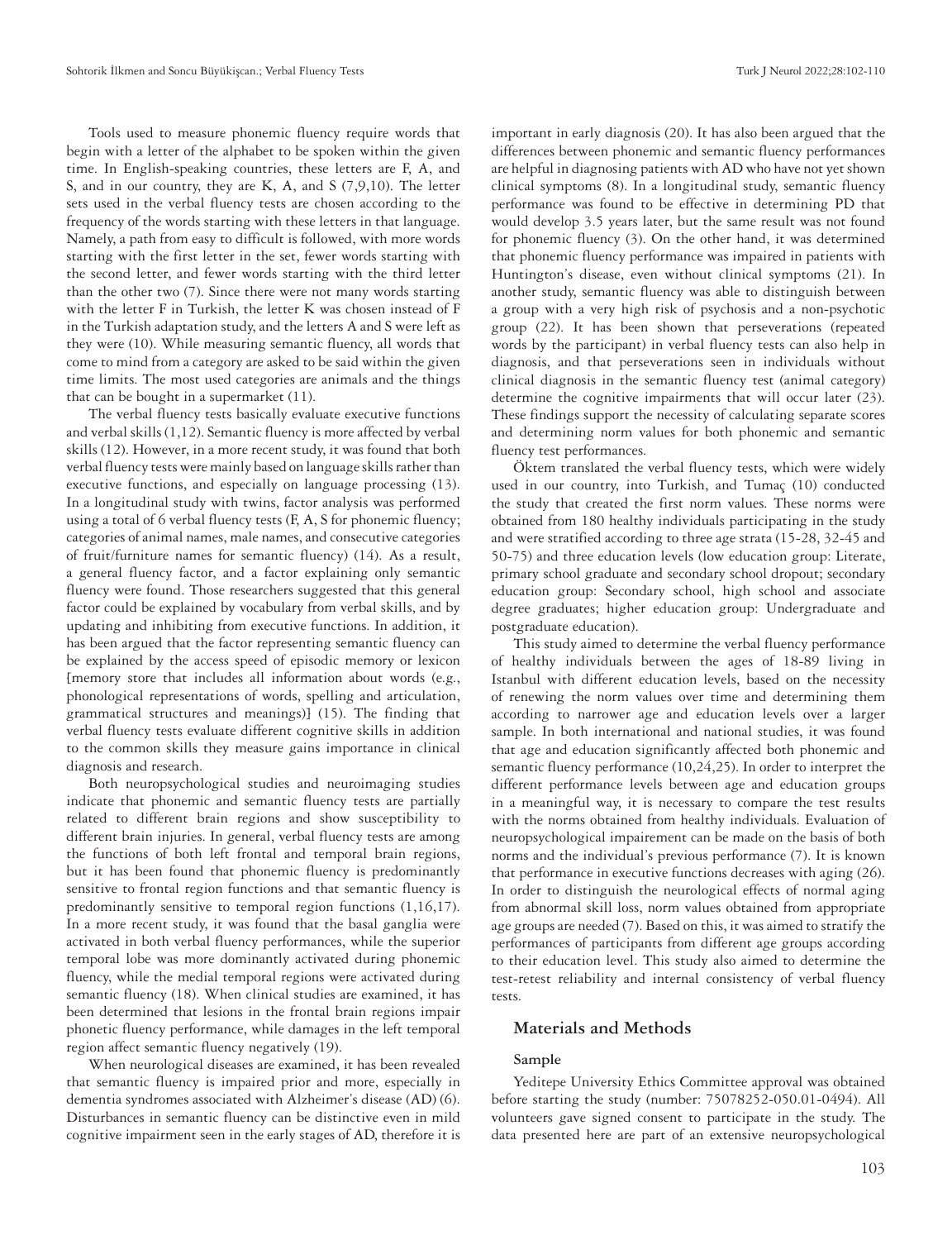testing norm development study. The research data were obtained from a total of 1,431 healthy individuals between the years 2016- 2019 using the convenience sampling method. Participants were reached through acquaintances and their referrals. The mean age of the sample was 48.48 years [standard deviation (SD): 19.81], and the mean education period was 11.92 years (SD: 4.81). Four participants had no formal education but were literate; other participants received at least 1 year of formal training. The female/ male ratio was 704/727.

In order to evaluate the test-retest reliability of verbal fluency tests, a group of 61 volunteers was retested a minimum of 3 and a maximum of 5 months after the initial assessment. The mean age of this group, which consisted of 30 women and 31 men, was 42.61 years (SD: 16.79), and the mean education period was 11.15 years (SD: 4.66). The mean mini mental state exam (MMSE) score of this group was 27.93 (SD: 1.42).

#### **Inclusion and Exclusion Criteria**

Those with a neurological and/or psychiatric diagnosis, those who used drugs that might affect the speed of thinking (drugs from antipsychotic, benzodiazepine and barbiturate groups), and those who used alcohol and/or drugs were not included in the study. In addition, those who scored below 24 on the MMSE [MMSE (27) for the educated and MMSE (28) for the uneducated], those who scored above 16 points on the Beck depression inventory (BDI) (29), and those who scored above 13 points on the geriatric depression scale (GDS) (30) were not included in the study. The cut-off value of 24 for the MMSE is the mild dementia threshold that researchers recommend for individuals in the Turkish population (27). The cut-off values for both depression scales were determined based on the criteria specified in the Turkish adaptation studies. Accordingly, it was stated that individuals with a score of 16 or more on the BDI might have a moderate or higher level of depression, and those with a score above 13 on the GDS might have a definitive diagnosis of depression (29,30). For this reason, the data of the participants who scored above these values were not included in the research. Participation was on a voluntary basis and no awards were given to the participants.

#### **Scales Used**

Verbal Fluency Tests: The first version of verbal fluency tests was developed by Thurstone (31). This test, which was defined as "controlled association", was used to produce words that were similar in meaning to the given word (31). The most common form of the test, of which different versions have been created over the years, includes saying words and producing animal names using the letters F-A-S in English (32). The Turkish norms of the tests, the Turkish version of which was created by Öktem for the first time, were used in the study conducted by Tumaç (10).

The adaptation of verbal fluency tests used in this study consists of two parts, phonemic fluency and semantic fluency. In phonemic fluency, participants are asked to produce words starting with the letters K, A and S, respectively, and the words spoken for 60 seconds for each letter are recorded by the tester. The time is kept with a stopwatch. In this task, the participants are instructed not to say words including human name, place name, and words produced with number and inflectional suffix. The total score

is the number of correct words that fit the criteria. Error and perseveration numbers are also calculated. In semantic fluency, the person is asked to say all the animal names that come to mind within 60 seconds. In semantic fluency tests, the total number of correct words, errors and perseveration numbers are calculated. For test applications, undergraduate students of Yeditepe University Psychology Department were trained by the first author and collected data with regular supervision during the data collection period. The education of the students continued until they mastered the test instructions, test termination and return rules, and scoring criteria. A total of 71 students contributed to the research. Appointments were made with the participants and the tests were administered individually. The majority of testing was conducted at the participant's residence, where this was not possible, in a location preferred by the participant (for example; in a local library study room) where confidentiality could be maintained. A comprehensive neuropsychological battery was administered to the participants. The order of administration of the tests reported in this article was as follows: Demographic data form, BDI (or GDS), MMSE, and verbal fluency tests.

#### **Statistical Analysis**

All data were analyzed with SPSS 23.0 program. The sample was divided into four (primary school graduates and below, 6-12 years of education, minimum 1 year university education, at least 1 year postgraduate education) education strata, and into eight strata according to age (18-19, 20-29, 30-39, 40-49, 50-59, 60- 69, 70-79 and 80-89 years old) and mean and standard deviation values of both total test scores and error and perseveration numbers were calculated for each subgroup.

The relationship between gender, age and education level, which were socio-demographic variables, and verbal fluency performance was examined by multiple linear regression analysis using stepwise selection method.

In order to determine the internal consistency of phonemic fluency, the Cronbach alpha coefficient was calculated. The relationship between the test-retest scores and the verbal fluency tests, which would show coincidence validity, were examined by using Pearson correlation analysis. Bonferroni correction was applied in multiple correlation analyses  $(p<0.01)$ . In all other analyses, the threshold of significance was determined as  $p < 0.05$ .

# **Results**

Socio-demographic characteristics and mean MMSE scores of each subgroup are given in Table 1.

#### **Phonemic (Lexical) Fluency Norms**

In Table 2, the mean, standard deviations and the 25<sup>th</sup>, 50<sup>th</sup> (median) and 75<sup>th</sup> percentile values of the total number of valid words produced in the phonemic fluency category starting with the letters K, A and S for each group separated by age and education level, are given. The mean error and perseveration values of the phonemic fluency test, along with their standard deviations, are given in Table 3.

Phonemic fluency was found to be negatively correlated with age  $[r(1429): -0.301, p<0.001]$ , and positively correlated with education level [r (1426): 0.555, p<0.001] (Figures 1, 2). The relationship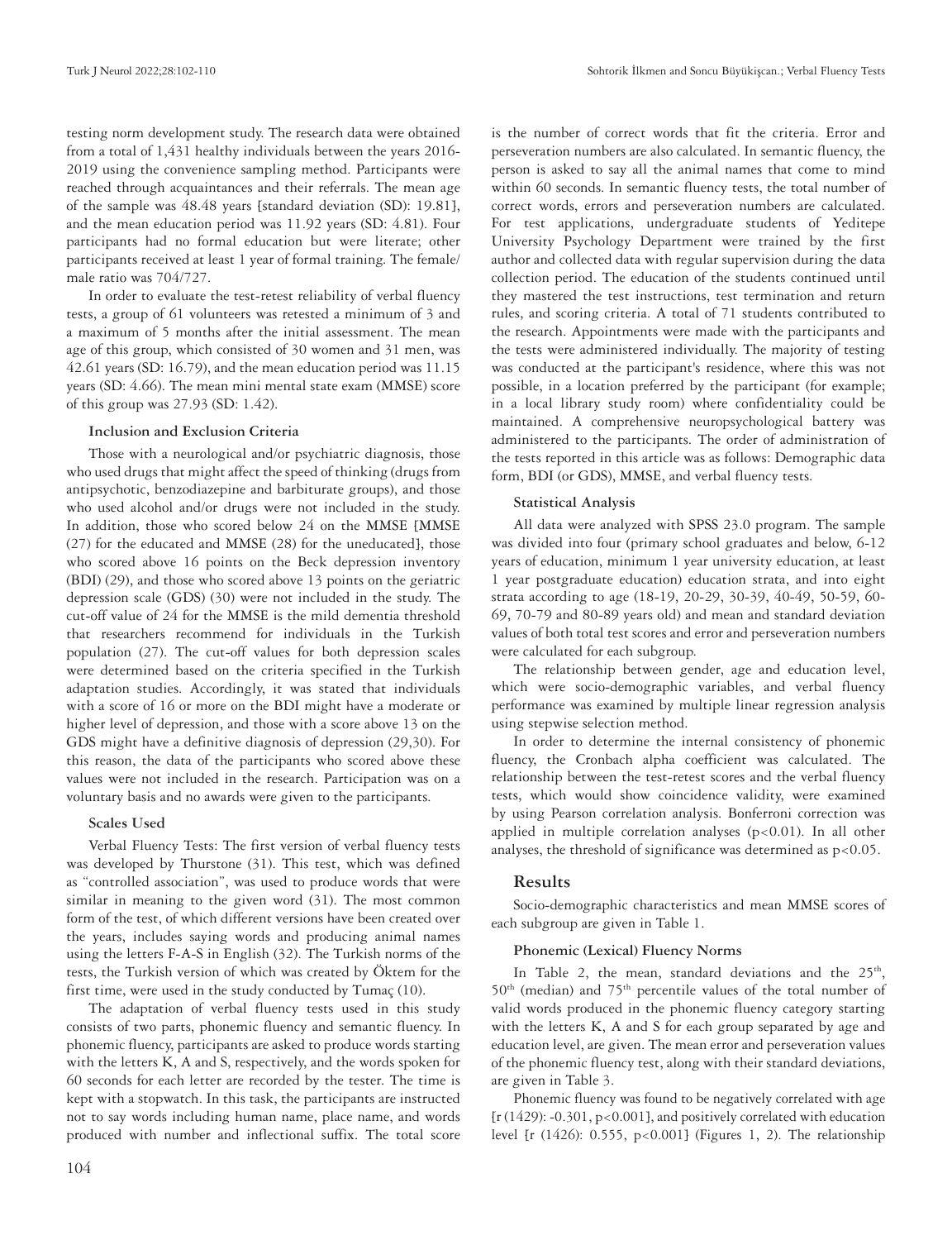|                                              |                | Age groups      |                 |                 |                 |                 |                 |                 |                 |
|----------------------------------------------|----------------|-----------------|-----------------|-----------------|-----------------|-----------------|-----------------|-----------------|-----------------|
| Level of<br>education                        |                | 18-19           | 20-29           | 30-39           | 40-49           | 50-59           | 60-69           | 70-79           | 80-89           |
| Elementary<br>school<br>graduate or<br>below | $\mathbf N$    |                 | 37              | 51              | 49              | 54              | 49              | 46              | 33              |
|                                              | Age $(SD)$     |                 | 25.62<br>(3.13) | 35.12<br>(3.10) | 44.78<br>(3.22) | 54.15<br>(3.09) | 64.04<br>(2.89) | 73.43<br>(3.00) | 82.73<br>(2.60) |
|                                              | Gender (F/M)   |                 | 18/19           | 25/26           | 25/24           | 27/27           | 25/24           | 23/23           | 17/16           |
|                                              | Education (SD) |                 | 4.76<br>(0.96)  | 4.88<br>(0.62)  | 4.92<br>(0.34)  | 4.91<br>(0.68)  | 4.92<br>(0.45)  | 4.85<br>(0.63)  | 4.52<br>(1.33)  |
|                                              | MMSE (SD)      |                 | 27.83<br>(1.30) | 27.37<br>(1.23) | 27.84<br>(1.31) | 27.13<br>(1.30) | 27.35<br>(1.28) | 26.91<br>(1.49) | 26.56<br>(1.63) |
|                                              | N              | 70              | 52              | 53              | 62              | 51              | 50              | $\sqrt{44}$     | 32              |
|                                              | Age (SD)       | 18.56<br>(.50)  | 25.15<br>(2.96) | 34.66<br>(3.06) | 44.63<br>(2.95) | 54.35<br>(2.96) | 63.34<br>(2.69) | 73.05<br>(2.82) | 83.63<br>(3.08) |
| 6-12 years of<br>education                   | Gender (F/M)   | 35/35           | 27/25           | 28/25           | 30/32           | 24/27           | 25/25           | 22/22           | 18/14           |
|                                              | Education (SD) | 11.43<br>(1.07) | 10.62<br>(1.56) | 10.58<br>(0.97) | 10.35<br>(1.28) | 10.24<br>(1.58) | 10.04<br>(1.56) | 10.27<br>(1.32) | 10.06<br>(1.56) |
|                                              | MMSE (SD)      | 28.46<br>(1.35) | 27.35<br>(1.63) | 27.42<br>(1.73) | 27.42<br>(1.56) | 27.18<br>(1.42) | 26.51<br>(1.31) | 26.86<br>(1.59) | 27<br>(1.48)    |
|                                              | $\mathbf N$    | 50              | 66              | 49              | 48              | 54              | 57              | 51              | 36              |
|                                              | Age (SD)       | 18.90<br>(.30)  | 23.92<br>(2.60) | 32.73<br>(2.75) | 45.06<br>(2.94) | 54.41<br>(2.85) | 63.86<br>(2.98) | 73.16<br>(2.23) | 82.78<br>(2.49) |
| At least 1 year<br>university                | Gender (F/M)   | 25/25           | 34/32           | 23/26           | 24/24           | 29/25           | 26/31           | 26/25           | 12/24           |
| education                                    | Education (SD) | 13.04<br>(.20)  | 15.05<br>(1.09) | 14.69<br>(0.80) | 14.48<br>(0.99) | 14.37<br>(1.00) | 14.51<br>(0.93) | 14.78<br>(0.61) | 14.47<br>(0.94) |
|                                              | MMSE (SD)      | 28.34<br>(1.42) | 28.94<br>(1.18) | 28.24<br>(1.35) | 27.60<br>(1.65) | 28.06<br>(1.43) | 27.56<br>(1.34) | 27.47<br>(1.32) | 27.53<br>(1.30) |
|                                              | N              |                 | 51              | 53              | 51              | $\sqrt{48}$     | 46              | 35              |                 |
|                                              | Age (SD)       |                 | 26.43<br>(1.80) | 33.47<br>(2.91) | 45.12<br>(2.97) | 53.83<br>(2.85) | 63.37<br>(2.71) | 73.91<br>(2.69) |                 |
| At least 1 year<br>postgraduate              | Gender (F/M)   |                 | 25/26           | 27/26           | 25/26           | 22/26           | 24/22           | 13/22           |                 |
| education                                    | Education (SD) |                 | 17.51<br>(0.61) | 18.04<br>(1.40) | 18.73<br>(1.51) | 18.44<br>(1.53) | 18.24<br>(1.49) | 18.77<br>(1.57) |                 |
|                                              | MMSE (SD)      |                 | 28.96<br>(0.98) | 28.79<br>(1.12) | 28.53<br>(1.26) | 28.27<br>(1.43) | 28.09<br>(1.43) | 27.43<br>(1.61) |                 |

#### **Table 1. Socio-demographic and clinical characteristics of the sample**

F: Female, M: Male, MMSE: Mini mental state exam, SD: Standard deviation

between gender and phonemic fluency performance was analyzed using the independent sample t-test. The result of the test showed that gender had no significant effect on fluency performance [t (1426): -1.082, p=0.279]. When the relationship between sociodemographic variables and phonemic fluency score was analyzed by using stepwise linear regression analysis; it was found that education year (β: 0.532, p<0.001) and age (β: -0.251, p<0.001) statistically significantly predicted the phonemic fluency score and explained 37% of the variance [F (2, 1425): 419.354, p<0.001].

In order to determine the internal consistency between letters in the phonemic fluency test, Cronbach's alpha values were calculated using the total number of words produced for each of the 3 letters, and the alpha coefficient was found to be 0.90, and

the standardized alpha coefficient to be 0.91. This showed that the internal consistency of the test was quite high. In order to measure the test-retest reliability, the Pearson correlation coefficient was calculated for the scores of 60 participants who were tested with a minimum interval of 3, a maximum of 5 months (mean: 3.85, SD: 0.40), and the value obtained showed that the reliability level of the test was high [ $r$  (58): 0.801, p<0.001].

#### **Semantic (Categorical) Fluency Norms**

The norm data of the semantic fluency test evaluated with the animal category are shown in Table 4. The mean error and perseveration values of the semantic fluency test, along with their standard deviations, are given in Table 5.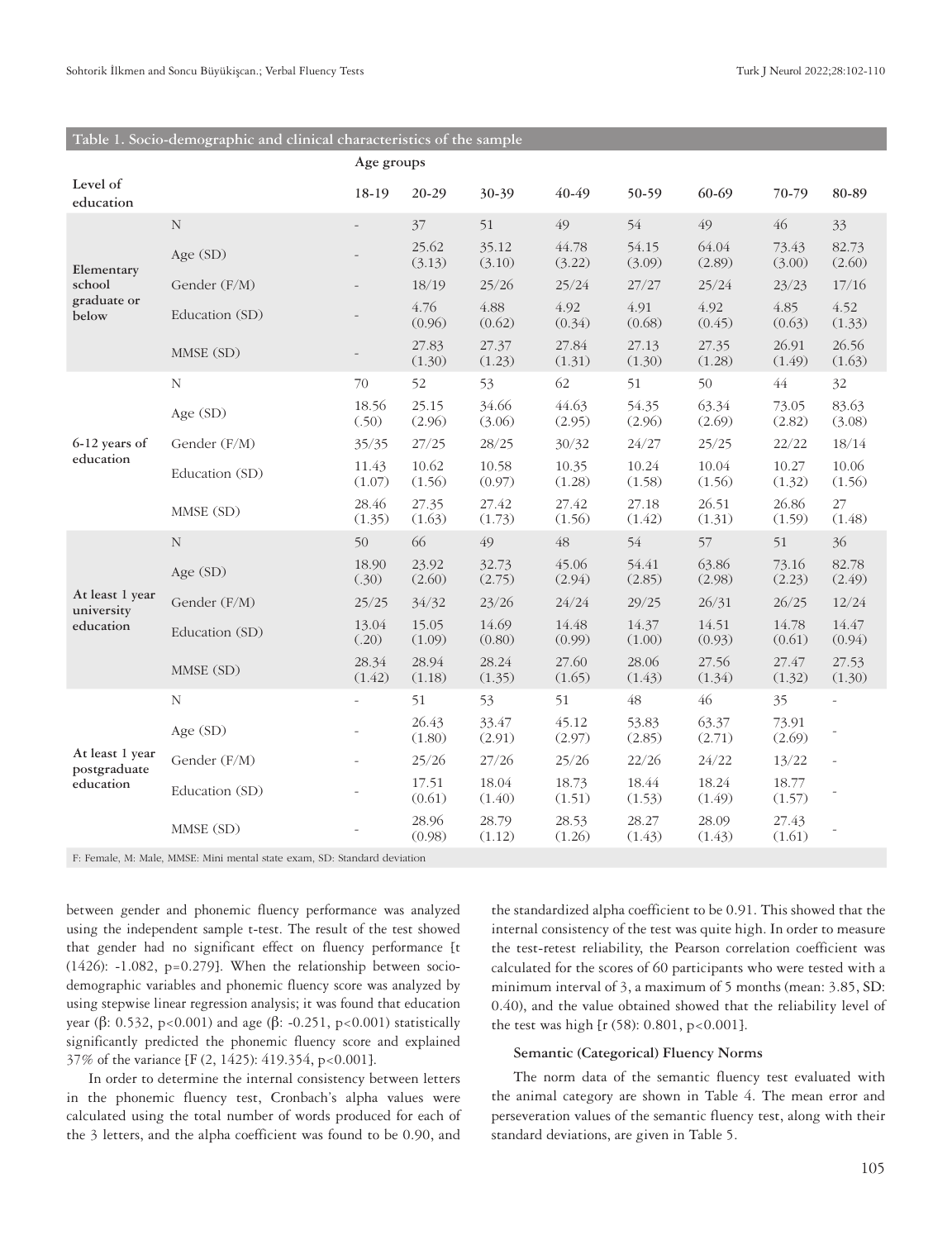|                                 |                             | Age groups               |                  |                  |                  |                  |                  |                  |                  |
|---------------------------------|-----------------------------|--------------------------|------------------|------------------|------------------|------------------|------------------|------------------|------------------|
| Level of<br>education           |                             | 18-19                    | $20 - 29$        | 30-39            | 40-49            | 50-59            | 60-69            | 70-79            | 80-89            |
|                                 | $\mathbf n$                 |                          | 37               | 51               | 49               | 54               | 49               | 46               | 33               |
| Elementary                      | Mean (SD)                   |                          | 29<br>(9.19)     | 30.59<br>(10.52) | 30.98<br>(11.86) | 29.19<br>(7.96)  | 25.29<br>(8.03)  | 24.44<br>(7.94)  | 20.85<br>(6.89)  |
| school graduate<br>or below     | 25 <sup>th</sup> percentile |                          | 22.50            | 23               | 22.50            | 23.75            | $20\,$           | 18               | 16.50            |
|                                 | Median                      |                          | 29               | 30               | 29               | 29.50            | 24               | 24.50            | 19               |
|                                 | 75 <sup>th</sup> percentile | $\overline{\phantom{a}}$ | 34               | 39               | 39               | 35               | 31.50            | 32               | 25               |
|                                 | $\mathbf n$                 | 70                       | 51               | 53               | 62               | 51               | 49               | 44               | 32               |
|                                 | Mean (SD)                   | 44.19<br>(12.51)         | 36.53<br>(14.44) | 39.94<br>(12.89) | 41.87<br>(12.03) | 36.14<br>(9.66)  | 35.14<br>(12.17) | 30.09<br>(9.75)  | 31.53<br>(11.47) |
| 6-12 years of<br>education      | 25 <sup>th</sup> percentile | 35.50                    | 26               | 29               | 32.75            | $28\,$           | 28               | 23               | 24               |
|                                 | Median                      | 43                       | 34               | 38               | 41.50            | 35               | 32               | 29.50            | 29               |
|                                 | 75 <sup>th</sup> percentile | 52                       | 47               | 49               | 47.25            | 43               | 39.50            | 36.75            | 39.25            |
|                                 | $\mathbf n$                 | 50                       | 66               | 49               | $\sqrt{48}$      | 54               | 57               | 51               | 36               |
| At least 1 year                 | Mean (SD)                   | 46.96<br>(11.44)         | 49.03<br>(12.45) | 48.53<br>(14.48) | 50.04<br>(12.33) | 45.78<br>(14.94) | 38.77<br>(11.03) | 38.06<br>(10.09) | 34.19<br>(9.77)  |
| university<br>education         | 25 <sup>th</sup> percentile | 40.75                    | 38.75            | 37               | 39.25            | 33               | 30               | 32               | 27.50            |
|                                 | Median                      | 48                       | 47               | 49               | 51.50            | 45               | 38               | 39               | 32.50            |
|                                 | 75 <sup>th</sup> percentile | 54                       | 57               | 58               | 60.25            | 56.50            | 47               | 45               | 43               |
|                                 | $\mathbf n$                 |                          | 51               | 53               | 51               | $47\,$           | 46               | 35               |                  |
| At least 1 year<br>postgraduate | Mean (SD)                   |                          | 48.78<br>(12.64) | 52.94<br>(12.46) | 54.42<br>(11.40) | 50.64<br>(12.03) | 47.15<br>(10.63) | 41.91<br>(12.82) |                  |
| education                       | 25 <sup>th</sup> percentile |                          | 38               | 46.50            | 47               | $40\,$           | 40.75            | 35               |                  |
|                                 | Median                      |                          | 48               | 54               | 55               | 51               | 47               | 41               |                  |
|                                 | 75 <sup>th</sup> percentile |                          | 58               | 58               | 62               | 59               | 53               | 50               |                  |

#### **Table 2. Norm table of phonemic fluency test (K, A, S letters) (n=1425)**

SD: Standard deviation

Pearson correlation analysis findings showed that age, one of the socio-demographic variables, was negatively and significantly correlated with semantic fluency  $[r (1429): -0.352, p<0.001]$ (Figure 3). A positive and significant relationship was found between education and semantic fluency [r (1429): -0.385, p<0.001] (Figure 4). Semantic fluency performance did not differ by gender [t (1429): 1.130, p=0.259].

By means of stepwise linear analysis, the relationship of age, gender and education year with the semantic fluency score was examined. Accordingly, education year (β: 0.355, p<0.001) and age ( $\beta$ : -0.319, p<0.001) were found to significantly predict semantic fluency scores and both variables explained 25% of the variance [F ( 2, 1428): 236.156, p<0.001].

In order to examine the test-retest reliability of the semantic fluency test, the relationship between the scores of both applications of 61 participants, who were retested minimum 3, maximum 5 months (mean: 3.84, SD: 0.42) after the first application, was examined by using Pearson correlation analysis and the reliability of the test was found to be at an acceptable level [r (59): 0.64, p<0.001].

Finally, in order to evaluate the concurrent validity of both tests, the correlation between semantic and phonemic fluency scores was examined. Results showed that the semantic fluency score showed moderate to strong correlations with the total phonemic fluency score [r (1423): 0.629, p<0.001] and the number of words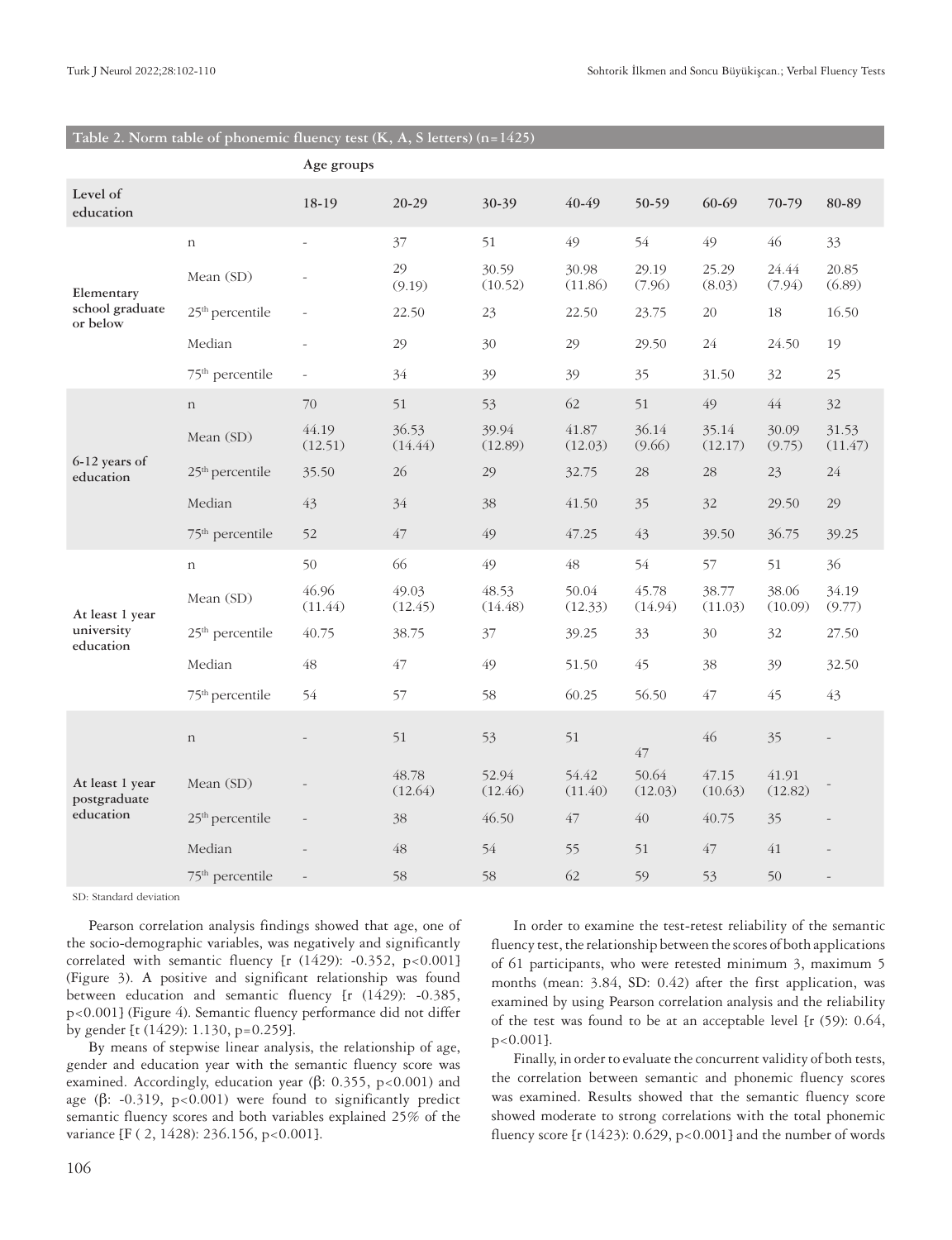| rabic ). mean critical and perseveration negueiley values of phonenine muchey test |                  |                          |                |                |                |                |                |                |                          |  |
|------------------------------------------------------------------------------------|------------------|--------------------------|----------------|----------------|----------------|----------------|----------------|----------------|--------------------------|--|
|                                                                                    |                  | Age groups               |                |                |                |                |                |                |                          |  |
| Level of<br>education                                                              | Mean values (SD) | 18-19                    | 20-29          | 30-39          | 40-49          | 50-59          | 60-69          | 70-79          | 80-89                    |  |
|                                                                                    | $\mathbf n$      |                          | 37             | 51             | 49             | 54             | 49             | 46             | 33                       |  |
| Elementary<br>school graduate                                                      | Error            |                          | 0.92<br>(1.80) | 1.00<br>(1.36) | 0.98<br>(1.53) | 1.02<br>(2.29) | 1.10<br>(1.62) | 1.07<br>(1.83) | 1.21<br>(1.56)           |  |
| or below                                                                           | Perseveration    | $\overline{\phantom{a}}$ | 0.60<br>(0.87) | 0.78<br>(1.01) | 0.78<br>(1.05) | 0.59<br>(1.00) | 0.88<br>(1.33) | 0.61<br>(0.83) | 0.88<br>(1.11)           |  |
| 6-12 years of<br>education                                                         | $\mathbf n$      | 70                       | 51             | 53             | 62             | 51             | 49             | 44             | 31                       |  |
|                                                                                    | Error            | 0.66<br>(1.22)           | 0.14<br>(0.40) | 0.53<br>(1.12) | 0.95<br>(2.06) | 0.77<br>(2.32) | 0.76<br>(1.07) | 0.73<br>(1.00) | 1.41<br>(3.10)           |  |
|                                                                                    | Perseveration    | 0.67<br>(0.94)           | 0.90<br>(1.02) | 1.08<br>(1.17) | 0.98<br>(1.21) | 1.16<br>(1.27) | 0.98<br>(1.09) | 0.84<br>(1.10) | 1.03<br>(1.33)           |  |
|                                                                                    | $\mathbf n$      | 50                       | 66             | 49             | 48             | 54             | 57             | 51             | 36                       |  |
| At least 1 year<br>university                                                      | Hata             | 0.24<br>(0.48)           | 0.46<br>(0.81) | 0.63<br>(1.17) | 0.38<br>(0.76) | 0.44<br>(0.84) | 0.91<br>(1.54) | 0.82<br>(1.23) | 1.33<br>(2.06)           |  |
| education                                                                          | Perseverasyon    | 0.44<br>(0.71)           | 0.73<br>(1.56) | 1.00<br>(1.12) | 0.96<br>(1.05) | 1.39<br>(1.95) | 1.26<br>(1.28) | 1.22<br>(1.63) | 1.36<br>(1.64)           |  |
|                                                                                    | $\mathbf n$      | $\sim$                   | 51             | 53             | 51             | 47             | 46             | 35             | $\overline{\phantom{a}}$ |  |
| At least 1 year<br>postgraduate<br>education                                       | Error            |                          | 0.47<br>(0.78) | 0.49<br>(0.78) | 0.57<br>(1.08) | 0.64<br>(1.57) | 0.94<br>(1.57) | 1.00<br>(1.06) |                          |  |
|                                                                                    | Perseveration    |                          | 0.61<br>(0.96) | 0.98<br>(1.47) | 1.08<br>(1.13) | 0.92<br>(1.50) | 0.94<br>(1.56) | 1.37<br>(1.42) |                          |  |

**Table 3. Mean error and perseveration frequency values of phonemic fluency test**

SD: Standard deviation



produced separately for the letters K [r  $(1424): 0.612$ , p<0.001], A [r (1425): 0.547, p<0.001], and S [r (1426): 0.568, p<0.001].

# **Discussion**

In this study, the norm values of verbal fluency tests calculated over an Istanbul sample were presented. Thus, the current norms of these neuropsychological tests, which were frequently used and helpful in diagnosis in the field of clinical neuropsychology, were

**The Relationship Between Education and Phenomic Fluency**



**Figure 1.** The relationship between age and phonemic fluency **Figure 2.** The relationship between education and phonemic fluency

established. In previously published data, age ranges were kept wide and norms were calculated using wide ranges of education groups (10). On the other hand, in this study, the age groups were formed by choosing narrower ranges to include the groups aged 80 and over. As such, it is more compatible with the age groups used in intelligence tests and executive function tests in the literature. For example, the adult age groups of the Delis-Kaplan executive functions test battery, which is widely used in the United States,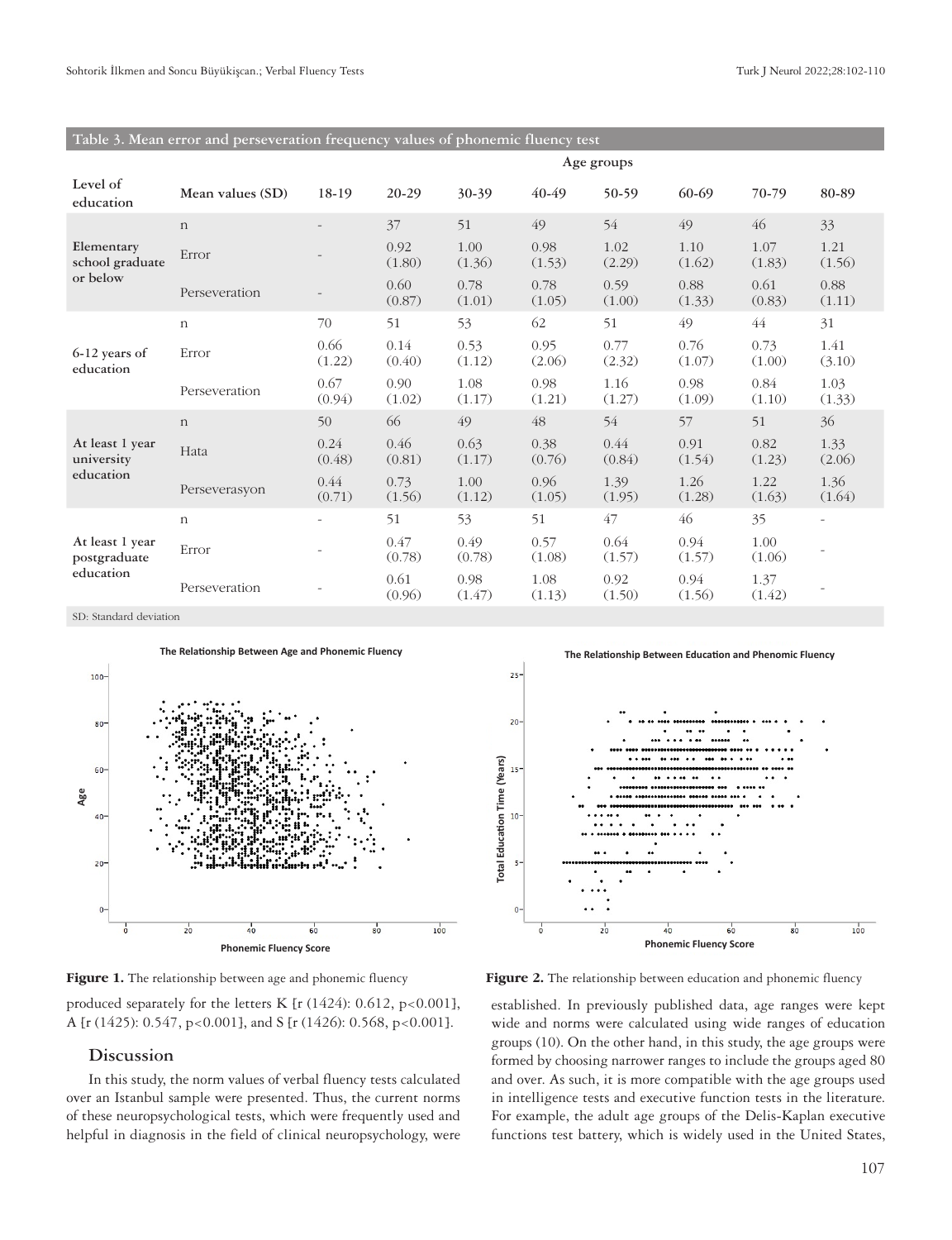|                           |                             | Age groups               |                 |                 |                 |                 |                 |                 |                          |
|---------------------------|-----------------------------|--------------------------|-----------------|-----------------|-----------------|-----------------|-----------------|-----------------|--------------------------|
| Level of education        |                             | 18-19                    | $20-29$         | 30-39           | 40-49           | 50-59           | 60-69           | 70-79           | 80-89                    |
|                           | $\mathbf n$                 |                          | 37              | 51              | 49              | 54              | 49              | 46              | 33                       |
| Elementary school         | Mean (SD)                   |                          | 16.30<br>(3.68) | 16.86<br>(4.14) | 18.49<br>(4.53) | 17.80<br>(3.84) | 16.33<br>(3.53) | 14.83<br>(3.84) | 12.48<br>(3.77)          |
| graduate or below         | 25 <sup>th</sup> percentile | $\overline{\phantom{a}}$ | 14              | 14              | 15.50           | 15              | 14.50           | 12              | 9.50                     |
|                           | Median                      | $\bar{\phantom{a}}$      | 16              | 17              | 17              | 18              | 16              | 14              | 12                       |
|                           | 75 <sup>th</sup> percentile | $\equiv$                 | 19              | 19              | 22              | 21              | 18.50           | 18              | 15                       |
|                           | $\mathbf n$                 | 70                       | 52              | 53              | 62              | 51              | 50              | $\sqrt{44}$     | 32                       |
| 6-12 years of             | Mean (SD)                   | 20.86<br>(4.31)          | 19.19<br>(4.45) | 21.15<br>(4.47) | 21.08<br>(4.55) | 19.27<br>(3.95) | 18.62<br>(4.24) | 16.57<br>(4.34) | 15<br>(4.36)             |
| education                 | $25th$ percentile           | 18                       | 16              | 17.50           | 18              | 17              | 15              | 13.25           | 13                       |
|                           | Median                      | 21                       | 19              | 21              | 21              | 19              | 18              | 16              | 15                       |
|                           | 75 <sup>th</sup> percentile | 24                       | 21.75           | 25              | 24.25           | 22              | 22              | 19              | 18                       |
|                           | $\mathbf n$                 | 50                       | 66              | 49              | 48              | 54              | 57              | 51              | 36                       |
| At least 1 year           | Mean (SD)                   | 22.18<br>(4.22)          | 22.98<br>(4.29) | 22.55<br>(4.70) | 22.71<br>(4.38) | 21.11<br>(4.87) | 19.77<br>(3.46) | 17.10<br>(4.77) | 15.42<br>(4.92)          |
| university education      | 25 <sup>th</sup> percentile | 19                       | 20              | 19              | 20              | 18              | 17              | 14              | 12.25                    |
|                           | Median                      | 22                       | 23              | 23              | 23              | 21              | 19              | 18              | 15.50                    |
|                           | 75 <sup>th</sup> percentile | 24.25                    | 23.25           | 26              | 26              | 24.25           | 22              | 20              | 18.75                    |
|                           | $\mathbf n$                 |                          | 51              | 53              | 51              | 48              | 46              | 35              | $\overline{\phantom{0}}$ |
| At least 1 year           | Mean (SD)                   | $\overline{\phantom{a}}$ | 22.35<br>(4.64) | 22.81<br>(4.92) | 23.61<br>(5.44) | 22.25<br>(3.53) | 20.74<br>(5.04) | 18.91<br>(5.56) |                          |
| postgraduate<br>education | $25th$ percentile           | $\overline{a}$           | 18              | 20.50           | 19              | 19.25           | 17              | 16              |                          |
|                           | Median                      |                          | 22              | 24              | 23              | 23              | 20.50           | 20              |                          |
|                           | 75 <sup>th</sup> percentile | $\overline{\phantom{a}}$ | 25              | 26              | 26              | 24              | 24              | 23              | $\overline{\phantom{a}}$ |

# **Table 4. Norm table of semantic fluency test (animal fluency) (n=1428)**

SD: Standard deviation

exactly match the age groups used in this study (33). The age ranges used to establish the norms in the Weschsler intelligence scale for adults III are narrower, but they are similar (34). The age groups used for the standardization study of the Öktem verbal memory processes test, which is used in neuropsychological assessments in Turkey, are similar to the age groups in this study (15-39, 40-49, 50-59, 60-69, 70-79 and 80+) (35). Very similar age groups were used in the norm study of the Stroop test anchor form developed by Emek Savaş et al. (36) (18-29, 30-39, 40-59, 60-69 and 70 years and above). Similarly, it is aimed that the norm values created by using narrower ranges for education levels better represent these groups. In this way, the norm values of verbal fluency tests, which had an important place in neurological diagnosis, were considerably improved. Verbal fluency tests help specialists not only in making a diagnosis, but also in determining the risk of developing dementia in undiagnosed and asymptomatic individuals (37).

The study also examined how gender, age and education affected verbal fluency performance. While gender did not have a significant effect on verbal fluency scores, age and education explained 37% of phonemic fluency scores and 25% of semantic fluency scores. While a decrease was observed in both phonemic

and semantic fluency performance with increasing age, both fluency scores increased as education increased. When the effects of age and education were examined separately, it was observed that education explained a larger variance for both phonemic and semantic fluency. The effect of education on phonemic and semantic fluency was also found in Tumaç's (10) study. However, in the same study, the effect of age was not shown for semantic fluency performance (10). The effects of age and education on verbal fluency performance were also determined in studies conducted in both English and other languages (24,25,38).

The analyses showed that the validity and reliability values of the verbal fluency tests were strong for this sample. It was observed that the test-retest interval varied in different neuropsychological tests. For example, this interval, which was 3-4 weeks for some tests, increased to 12 months in other tests (35,39). In this study, the test-retest interval varied between 3 and 5 months, and it was observed that the reliability coefficients obtained were sufficient. In addition, the test-retest sample was representative of the entire sample in terms of demographic characteristics. Based on the results of the correlation analyses between the tests, it can be concluded that the phonemic and semantic fluency tests measure both similar and different cognitive functions. When both the findings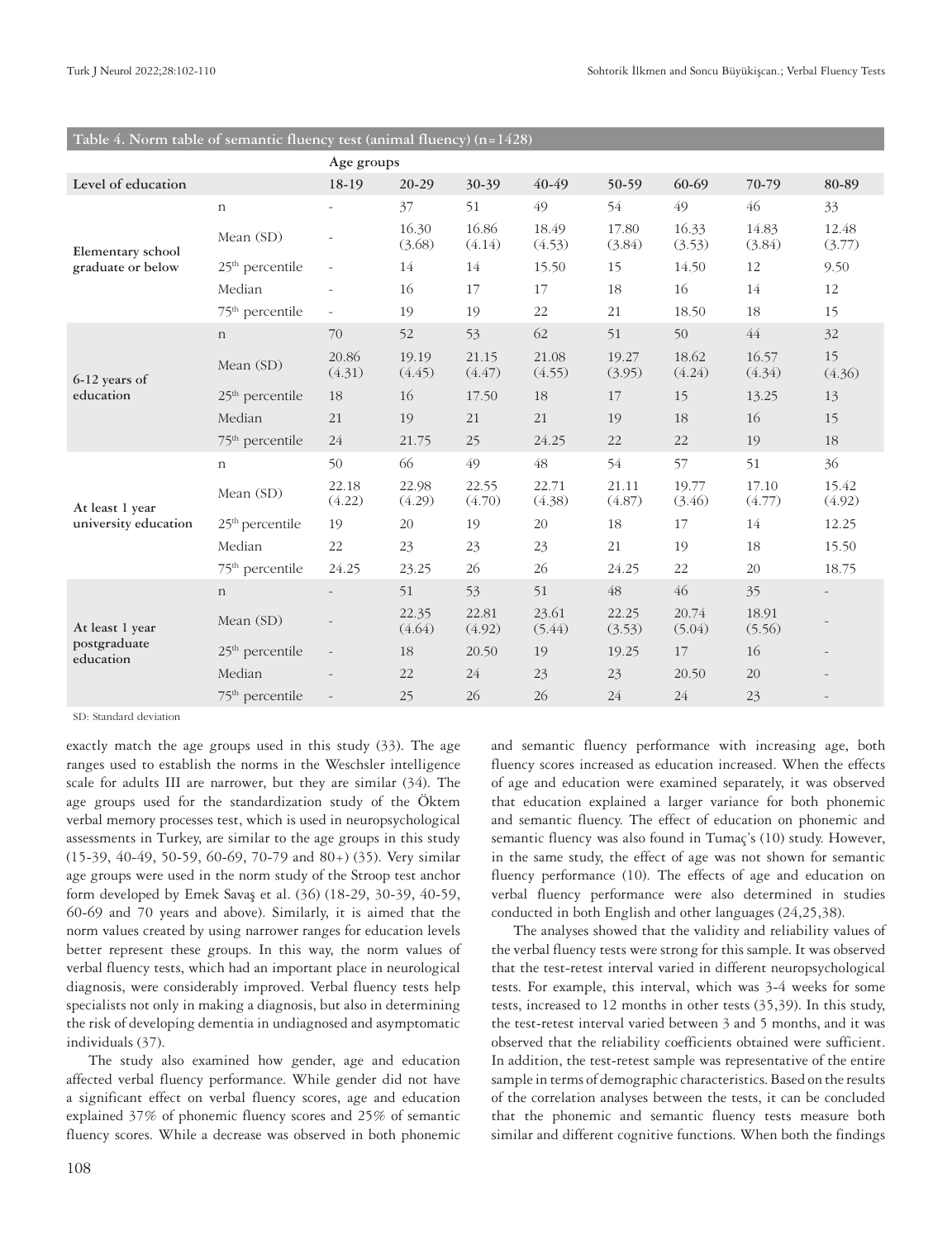# **Table 5. Semantic fluency test mean error and perseveration frequency values**

|                                              |                  | Age groups               |                |                |                |                |                |                |                |  |
|----------------------------------------------|------------------|--------------------------|----------------|----------------|----------------|----------------|----------------|----------------|----------------|--|
| Level of<br>education                        | Mean values (SD) | 18-19                    | 20-29          | 30-39          | 40-49          | 50-59          | 60-69          | 70-79          | 80-89          |  |
| Elementary<br>school graduate                | $\,$ n           | $\overline{\phantom{a}}$ | 37             | 51             | 49             | 54             | 49             | 46             | 33             |  |
|                                              | Error            | ۰                        | 0.11<br>(0.52) | 0.12<br>(0.48) | 0.10<br>(0.31) | 0.07<br>(0.26) | 0.04<br>(0.20) | 0.20<br>(0.65) | 0.06<br>(0.24) |  |
| or below                                     | Perseveration    |                          | 0.59<br>(0.73) | 0.86<br>(1.02) | 0.45<br>(0.71) | 0.69<br>(0.91) | 0.78<br>(1.03) | 0.20<br>(0.40) | 0.70<br>(0.88) |  |
| 6-12 years of<br>education                   | $\mathbf n$      | 70                       | 52             | 53             | 62             | 51             | 50             | 44             | 32             |  |
|                                              | Error            | 0.09<br>(0.28)           | 0.06<br>(0.24) | 0.04<br>(0.19) | 0.06<br>(0.25) | 0.08<br>(0.27) | 0.12<br>(0.34) | 0.07<br>(0.26) | 0.13<br>(0.34) |  |
|                                              | Perseveration    | 0.46<br>(1.10)           | 0.65<br>(0.84) | 0.66<br>(0.92) | 0.60<br>(0.95) | 0.73<br>(1.15) | 0.44<br>(0.73) | 0.32<br>(0.56) | 0.66<br>(0.70) |  |
|                                              | $\,$ n           | 50                       | 66             | 49             | 48             | 54             | 57             | 51             | 36             |  |
| At least 1 year<br>university                | Error            | 0.18<br>(0.44)           | 0.08<br>(0.32) | 0.10<br>(0.31) | 0.04<br>(0.20) | 0.02<br>(0.14) | 0.11<br>(0.31) | 0.06<br>(0.24) | 0.11<br>(0.32) |  |
| education                                    | Perseveration    | 0.22<br>(0.55)           | 0.41<br>(0.74) | 0.39<br>(0.73) | 0.50<br>(0.85) | 0.54<br>(0.79) | 0.40<br>(0.68) | 0.55<br>(0.76) | 0.53<br>(0.65) |  |
|                                              | $\mathbf n$      |                          | 51             | 53             | 51             | 48             | 46             | 35             |                |  |
| At least 1 year<br>postgraduate<br>education | Error            |                          | 0.14<br>(0.35) | 0.06<br>(0.23) | 0.10<br>(0.30) | 0.02<br>(0.14) | 0.07<br>(0.25) | 0.09<br>(0.37) |                |  |
|                                              | Perseveration    |                          | 0.37<br>(0.69) | 0.40<br>(0.66) | 0.22<br>(0.50) | 0.44<br>(0.74) | 0.39<br>(0.68) | 0.37<br>(0.77) |                |  |

SD: Standard deviation



of neuroimaging studies involving healthy participants and the performance of individuals with neurological diagnosis were examined, it was seen that phonemic and semantic fluency were associated with different brain regions (40,41). Similar findings reveal the importance of evaluating both fluency performances in neuropsychological assessments.





# **Conclusion**

The main limitation of the study was that the entire sample was selected from Istanbul, the participants could not represent individuals living in different regions of Turkey, and as a result, the norms could not be generalized. However, among the words given by the research participants, the words used in different regional dialects were accepted as correct, and regional differences were tried to be represented in this way. Considering both the